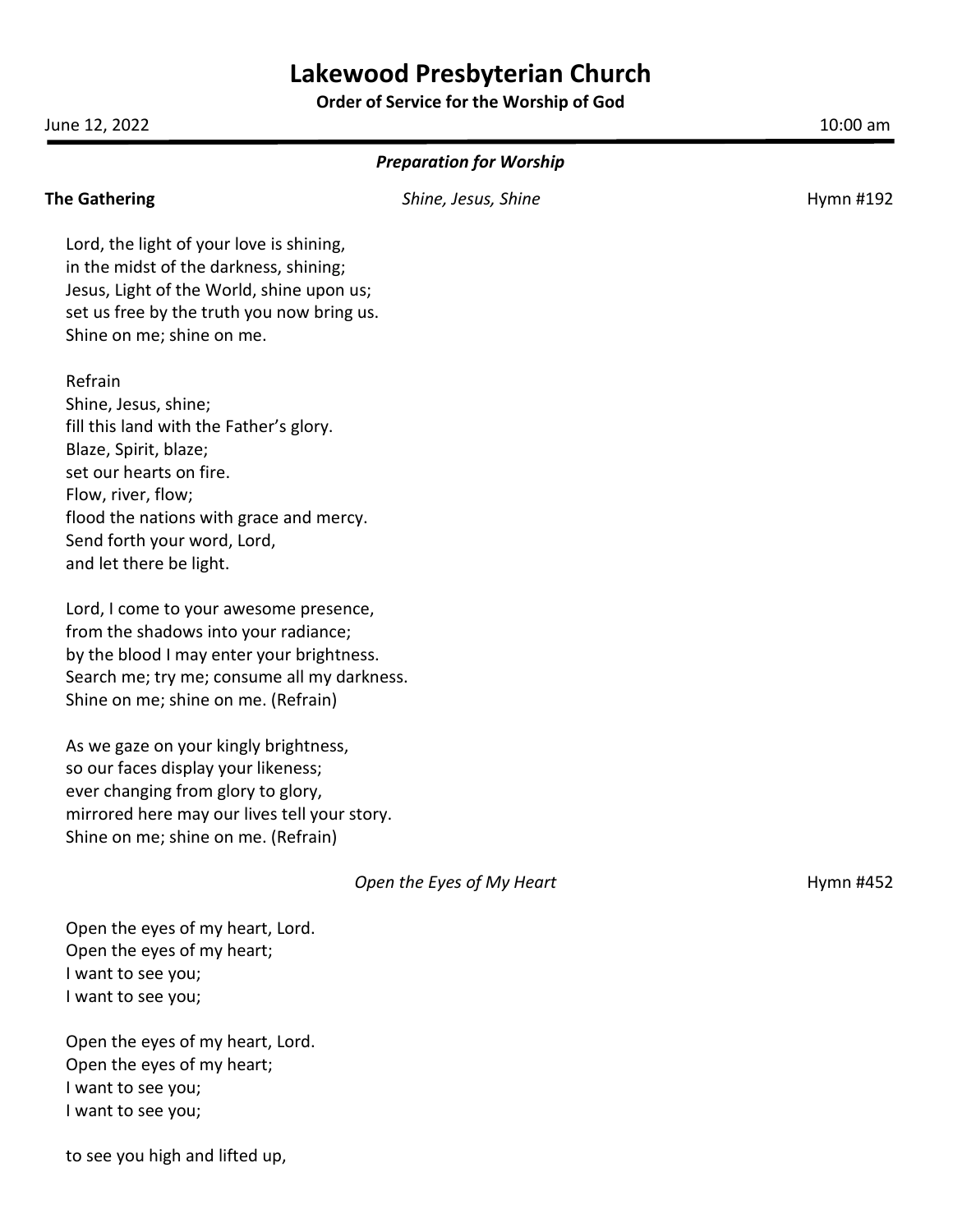shining in the light of your glory. Pour out your power and love as we sing "Holy, holy, holy." Holy, holy, holy. Holy, holy, holy. Holy, holy, holy, I want to see you.

#### **Welcome and Announcements**

| Prelude                     | Jesus, Jesus, Jesus in the Morning | H. Robert James            |
|-----------------------------|------------------------------------|----------------------------|
| <b>Prayer of Invocation</b> |                                    | Frances Hallett, Liturgist |

# **\*Call to Worship**

Leader: O God, your name is majestic in all the earth; your glory is chanted above the heavens. **People: You have crowned your people with glory and honor; we give you all praise in response to your grace.**

Leader: Let us worship God!

# **\*Hymn of Praise** *Holy, Holy, Holy* Hymn #1

Holy, holy, holy! Lord God Almighty! Early in the morning our song shall rise to thee. Holy, holy, holy! merciful and mighty! God in three persons, blessed Trinity!

Holy, holy, holy! all the saints adore thee, casting down their golden crowns around the glassy sea; cherubim and seraphim falling down before thee, who wert, and art, and evermore shalt be.

Holy, holy, holy! though the darkness hide thee, though the eye of sinfulness thy glory may not see, only thou art holy; there is none beside thee, perfect in power, in love and purity.

Holy, holy, holy! Lord God Almighty! All thy works shall praise thy name, in earth and sky and sea. Holy, holy, holy! merciful and mighty! God in three persons, blessed Trinity!

# **\*Unison Prayer of Confession**

God of justice and love, you take away the sins of the world; have mercy upon us as we confess our sin. We call you God of creation, yet we serve idols of our making. We confess Christ as our Savior, yet we rely on elaborate security systems for our protection. We claim the indwelling of the Spirit, yet we abide by our own counsel. Forgive our double-mindedness, and through Christ make us whole.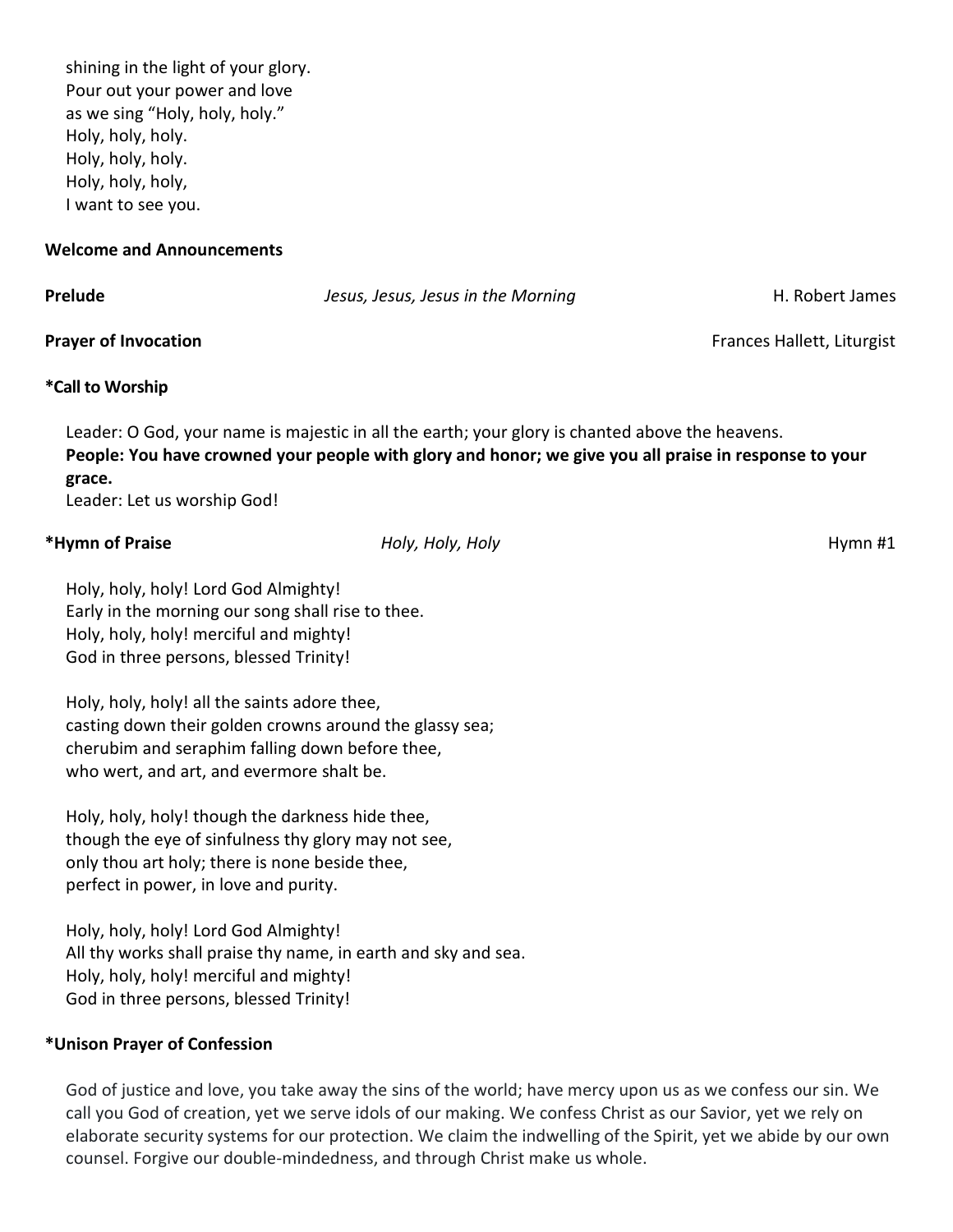# **\*Assurance of Pardon**

## **\*Gloria Patri**

Glory be to the Father, and to the Son, And to the Holy Ghost; As it was in the beginning, is now, and ever shall be, World without end. Amen, amen.

# 2020202020

**The Children's Time** Joy Atkins

# *The Act of Offering*

LPC Band

**Offertory** *Loving My Jesus* Mark Hall & Matthew West

#### **\*Doxology**

Praise God from whom all blessings flow Praise him all creatures here below Praise him above, ye heavenly hosts Praise Father, Son, and Holy Ghost

### **\*Prayer of Dedication**

| <b>Hymn of Preparation</b>                                   | I've Got Peace Like a River       | Hymn #623                    |
|--------------------------------------------------------------|-----------------------------------|------------------------------|
| l've got peace like a river;<br>l've got peace like a river; |                                   |                              |
| I've got peace like a river, in my soul.                     |                                   |                              |
| l've got peace like a river;                                 |                                   |                              |
| l've got peace like a river;                                 |                                   |                              |
| I've got peace like a river, in my soul.                     |                                   |                              |
| I've got joy like a fountain;                                |                                   |                              |
| I've got love like an ocean;                                 |                                   |                              |
|                                                              | <b>The Word of God Proclaimed</b> |                              |
| <b>Scripture</b>                                             |                                   | Proverbs 8:1-4, 22-23, 32-36 |
|                                                              |                                   | John 16:12-16                |
| <b>Sermon</b>                                                | <b>Holy Spirit Help</b>           | Rev. Joy Laughridge          |
| Prayers of the People and the Lord's Prayer                  |                                   |                              |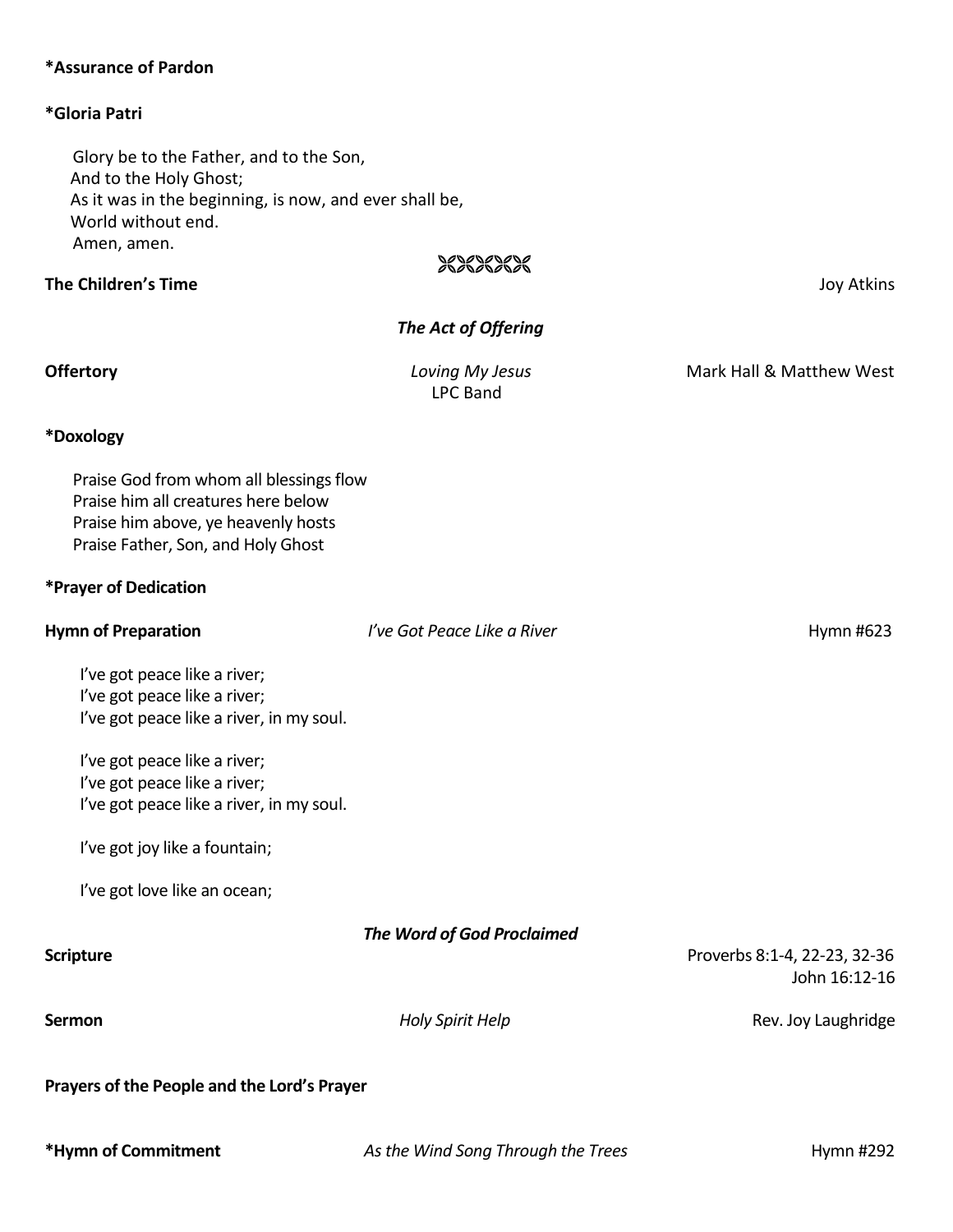As the wind song through the trees, as the stirring of the breeze, so it is with the Spirit of God, as the heart made strangely warm, as the voice within the storm, so it is with the Spirit of God. Never seen, ever known where this wind has blown bringing life, bringing power to the world, as the dancing tongues of fire, as the soul's most deep desire, so it is with the Spirit of God.

As the rainbow after rain, as the hope that's born again, so it is with the Spirit of God, as the green in the spring, as a kite on a string, so it is with the Spirit of God, making worlds that are new, making peace come true, bringing gifts, bringing love to the world, as the rising of the yeast, as the wine at the feast, so it is with the Spirit of God.

*Blessing and Benediction*

## **\*Benediction**

**\*Postlude** *Psalm 19* Benedetto Marcello

# **\*Indicates Congregation Standing**

| <b>Duty Elders for June:</b>                                                                                                               | Catie Wallace<br>Chuck Atkins<br>Debbie Wallace                                       |  |  |
|--------------------------------------------------------------------------------------------------------------------------------------------|---------------------------------------------------------------------------------------|--|--|
| Liturgist:                                                                                                                                 | <b>Frances Hallett</b>                                                                |  |  |
| <b>Senior Pastor:</b><br>Director of Youth & Christian Education:<br><b>Director of Music:</b><br><b>Parish Associate:</b>                 | Rev. Joy Laughridge<br><b>Brian Mitchell</b><br><b>Tony Testino</b><br>Vickie Bossuot |  |  |
| The Floral Arrangement in the Chancel this morning is given by<br>Chuck & Joy Atkins in celebration of Taylor's 25 <sup>th</sup> birthday. |                                                                                       |  |  |